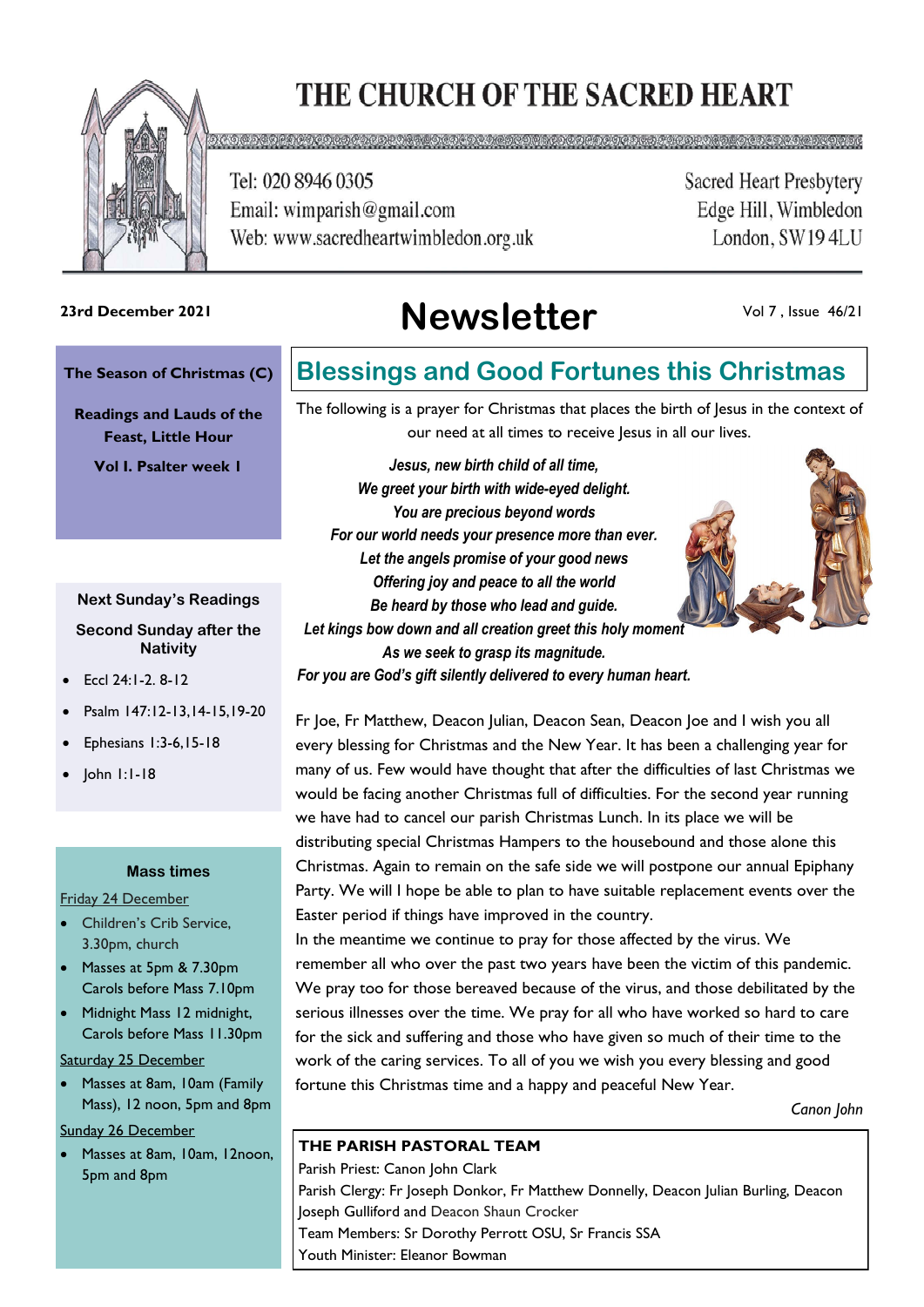#### **PARKING**

Parking in Wimbledon College during the Christmas period is as follows: Friday 24 Dec: 9am-2am (after midnight Mass) Saturday 25 Dec: 9am-2pm

Please do take care when parking in our neighbouring roads, only park in authorised parking places, do not block drive ways of the residents!

\*

#### **DIOCESE DIRECTORIES**

are now available at the Presbytery for £4 each.

#### **FROM DANIEL & RACHEL SYNOD DELEGATES**

*communion|participation|mission* 'Dear Parishioners, we'd like to thank you all for your contributions so far to the Synod process. If you haven't done so already, please take a synod postcard from the back of the church and fill in your answers to the questions. The deadline to submit postcards is Sunday 9 January. Remember, we want to hear your thoughts. Every voice matters. If you won't be attending the church in person over Christmas, you can answer the questions online on the Parish website - (https://www.sacred heartwimbledon.org.uk/Groups/ 369969/Synod\_2021\_2023. aspx).

The Archdiocese accepts contributions on the Synod process directly from individuals and groups (https://www.rc southwark.co.uk/get-involved/synod/ online-submissions/).

Further information regarding postal submissions and other synod resources can be found on the related webpages. We wish you a Merry Christmas & a Happy New Year!' Rachel and Daniel purvis.rachel@gmail.com dan.gulliford@gmail.com

### **Parish News**

#### **FACE COVERING**

We would like to remind you that face covering is required whenever you enter the church. Please stay cautious when attending Masses over the Christmas period.

#### **OFFICE & RECEPTION HOURS**

Please note that the Parish Office and Reception is now closed. We will reopen again on Tuesday 4 January 2022. We will resume the distribution of the newsletter on 8/9 January 2022.

#### **CHRISTMAS MASS TIMES**

Christmas 2021 time booklets are available at the back of the church. Please refer to

### **Announcements**

#### **COLLECTIONS AND THE CHRISTMAS OFFERING**

In view of the high transmissibility of the Omicron variant we have reluctantly decided to stop the first collection at the offering for Sunday Masses. Baskets will be available at the back of the church for donations. Please consider donating by banker's order or using the card terminals at the back of the church.

Please note the following arrangements for the Christmas Offering for the benefit of our priests: there will be a dedicated *'Christmas Offering'* donate button on the website https://www. [sacredheartwimbledon.org.uk](https://www.sacredheartwimbledon.org.uk/) for the Christmas period.

All donations at Masses from Christmas eve, Christmas Day and Sunday 26 Dec are for the Christmas Offering.

the booklets for Mass times during the Christmas period.

#### **LEGION OF MARY**

The Legion of Mary will be introduced into the parish to assist the priests in their outreach within our parish boundaries.

Firstly, to reach out to those isolated and feel cut off from the parish for whatever reason; maybe there are Catholics in the area that don't know that our parish even exists.

Secondly, to invite non-Catholics into the life of the parish by introducing them to the sacraments and to the catholic rites of

initiation.

And thirdly to assess a need for a priest to visit where the Anointing of the Sick or the Sacrament of Reconciliation or Holy Communion is required, particularly where the sick and housebound are concerned.

The work would require a commitment of roughly 3 hours a week: an hour for the Legion Meeting and 2 hours for the allotted tasks to achieve the objectives outlined above. Please register your interest with Fr. Matthew either in person after Mass or via email: matthewdonnelly@rcaosorg. uk.

Envelopes with Gift Aid declarations and baskets to receive donations will be available at the back of the church.

There will be an option on the digital giving terminals at the back of the church to make card donations. Offerings can be made by bank transfer with the reference '**Offering**' to Natwest, RCAS SACRED HEART GIFT AID ACCOUNT **WIMBLEDON** Sort Code 60-24-07 Account 33138672.

#### **CRIB SERVICE**

There will be a Crib Service on Christmas Eve, 24 December at 3.30pm. The rehearsal is on Thursday 23 December from **11.30am-12.30pm** (please note new start time!) for children aged 4+ who would like to be

involved. All older children from 8+ wishing to read, please contact Rachel Marshall at rachel@marshall email.net. Offers of help from parents are most welcome!

#### **NEW YEAR'S EVE**

Parishioners are invited to celebrate Midnight Mass on Fri 31 Dec at 12pm (Exposition & Benediction between 11-12pm).

#### **MEMORY LANE CLUB**

Memory Lane Club is temporarily closed due to Covid precautions.

#### **FRIENDSHIP GROUP**

Join us on Friday 7 January at 2.30pm in the Lounge for the film High Society with Bing Crosby, Grace Kelly and Frank Sinatra Tea, cakes, ice creams. ALL

welcome!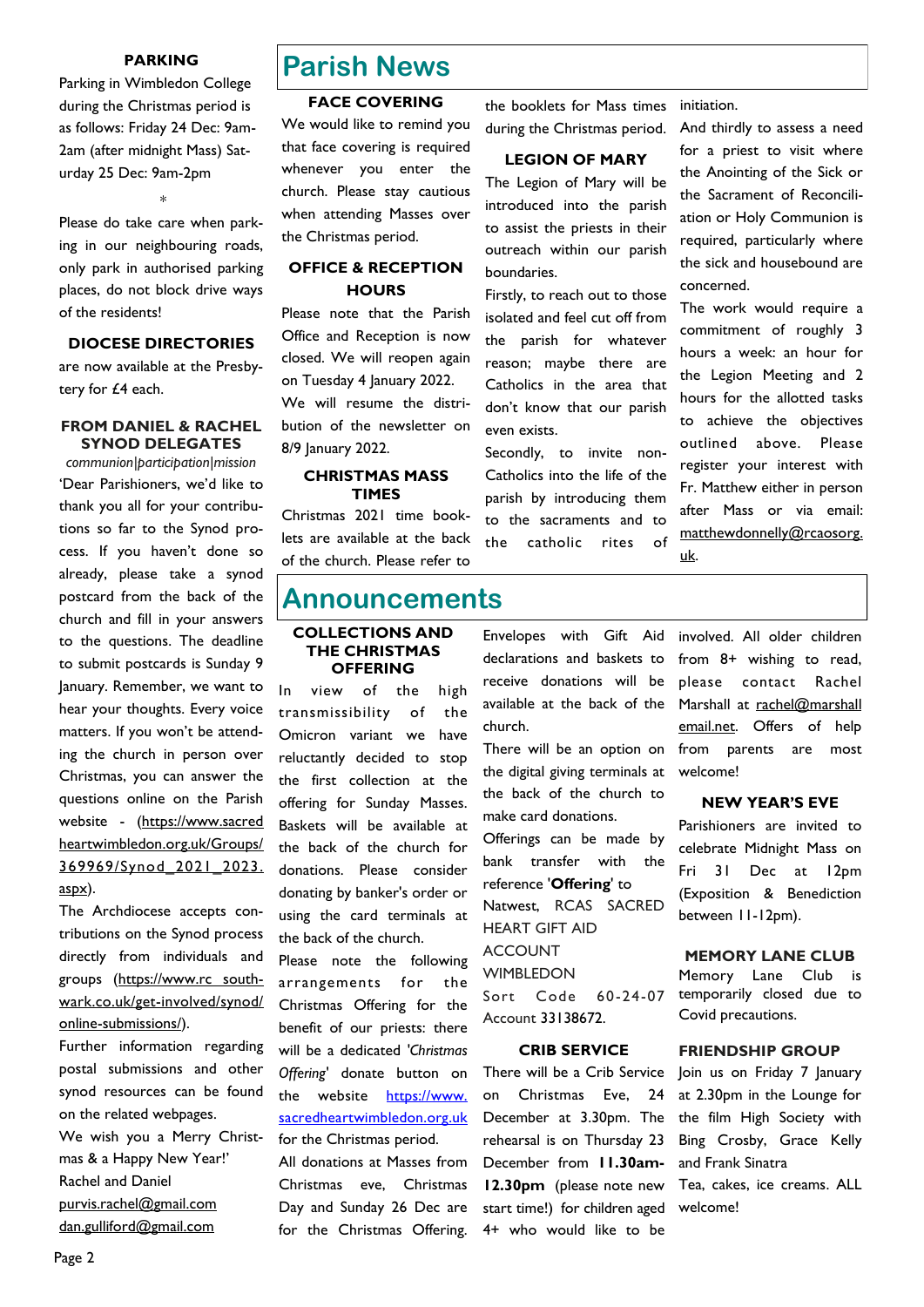## **Social & Cultural**

#### **CHRISTMAS LUNCH**  *CANCELLED*

Due to the rapidly increasing infection rate, the

Christmas Lunch team have decided we must sadly cancel the sit-down lunch in the Parish Hall.

However, for a second year, we will be offering a home delivery. We are yet to finalise our plans, but we will still be seeking volunteers to

help on Christmas Eve and Christmas Day and are seeking help with deliveries. We will be contacting all our guests and volunteers registered with us in the next few days. If anyone who will be on their own on Christmas Day living in the Raynes Park or Wimbledon area who would like to receive a delivery please contact us 020 8946 5198.

#### **CHRISTMAS DAY AT OWA**

Old Wimbledonians are offering a free lunch for those alone on Christmas Day (Old Wimbledonians & Donhead sports ground 43 Coombe Lane, West Wimbledon, SW20 0QX), 25 December 2021 from 12noon to 5pm.

#### **CRIB APPEAL 2021**

As we remember the Christ Child, born in poverty, we invite you to give generously to help children in the families supported by Christian CARE, a charity working with needy families in Merton since 1967. This Christmas, 90 youngsters are receiving presents, and in the coming year they will have birthday gifts, and some will join in Polka Theatre outreach events and enjoy Falcon residential activity camps. Many more children, referred by Merton Children's Services, may receive a new bed and bedding, a chest of drawers to store their clothes, school uniform, summer and winter clothes and toys; for the mothers of new born babies all the essentials can be provided.

Thank you for supporting this good cause this Christmas!



### **Exploring our Faith**

#### **COME HOME INITIATIVE**

Last week you were given a postcard (there are still some at the back of church) to give to someone you know who hasn't been to Mass in a while. We really hope that you did talk to people and invite them to join you at either a Christmas or Sunday Mass soon!

#### **A DAY WITH MARY**

You are invited to A *Day with Mary* on Saturday 1 January at Sacred Heart Wimbledon, 10.45am-5.45pm; celebrant & preacher Canon John Clark, Exposition & Procession of the Blessed Sacrament, Sermons on Our Lady by Frs Joseph Donkor and Matthew Donnelly, Meditations on the Passion of Our Lord. Please visit www.adaywith mary.org for more information and further dates.

#### **PEACE SERVICE**

St. John Fisher Justice and Peace Group will be holding their annual service of prayers for peace on Sunday 2 January 2022, this time at 4pm, followed by refreshments; St John Fisher Church, 207 Cannon Hill Lane, SW20 9DB.

#### *New to the Parish?*

*Please introduce yourself to a member of the Parish Team after Mass and register online at https://sacredheart wimbledon.org.uk/ or by filling in a registration form, available at the back of the church*.

#### **VACANCIES**

Wimbledon College are looking to employ a Sixth Form Study Hall Supervisor either full time or job share. Further information is available on the website www.wimbledon [college.org.uk,](http://www.wimbledoncollege.org.uk/) or please contact [hr@wimbledoncollege.org.](mailto:hr@wimbledoncollege.org.uk) [uk](mailto:hr@wimbledoncollege.org.uk) or 020 8879 9323 for further information. Closing date for applications is Tuesday 4 January 2022.

Richard Challoner School currently has vacancies for a Catering Assistant, a Café Supervisor, IT Technician and Office Assistant. Full details of each post and how to apply can be found via the school website: https://www.richardchalloner. com/vacancies.

#### **MANNA SOCIETY**

Please note that the Manna Society will no longer be picking up donated items from the parish.

#### **SAFEGUARDING**

It is the policy of the Catholic Church in England and Wales to report all allegations of abuse to statutory authorities, regardless of whether the abuse occurred recently or in the past, or whether the accused person is living or deceased. If you are concerned about the welfare of a child or adult at risk, do not delay in contacting the police, using 999 if a child or adult is believed to be in immediate danger. Further safeguarding information can be found on the parish website.